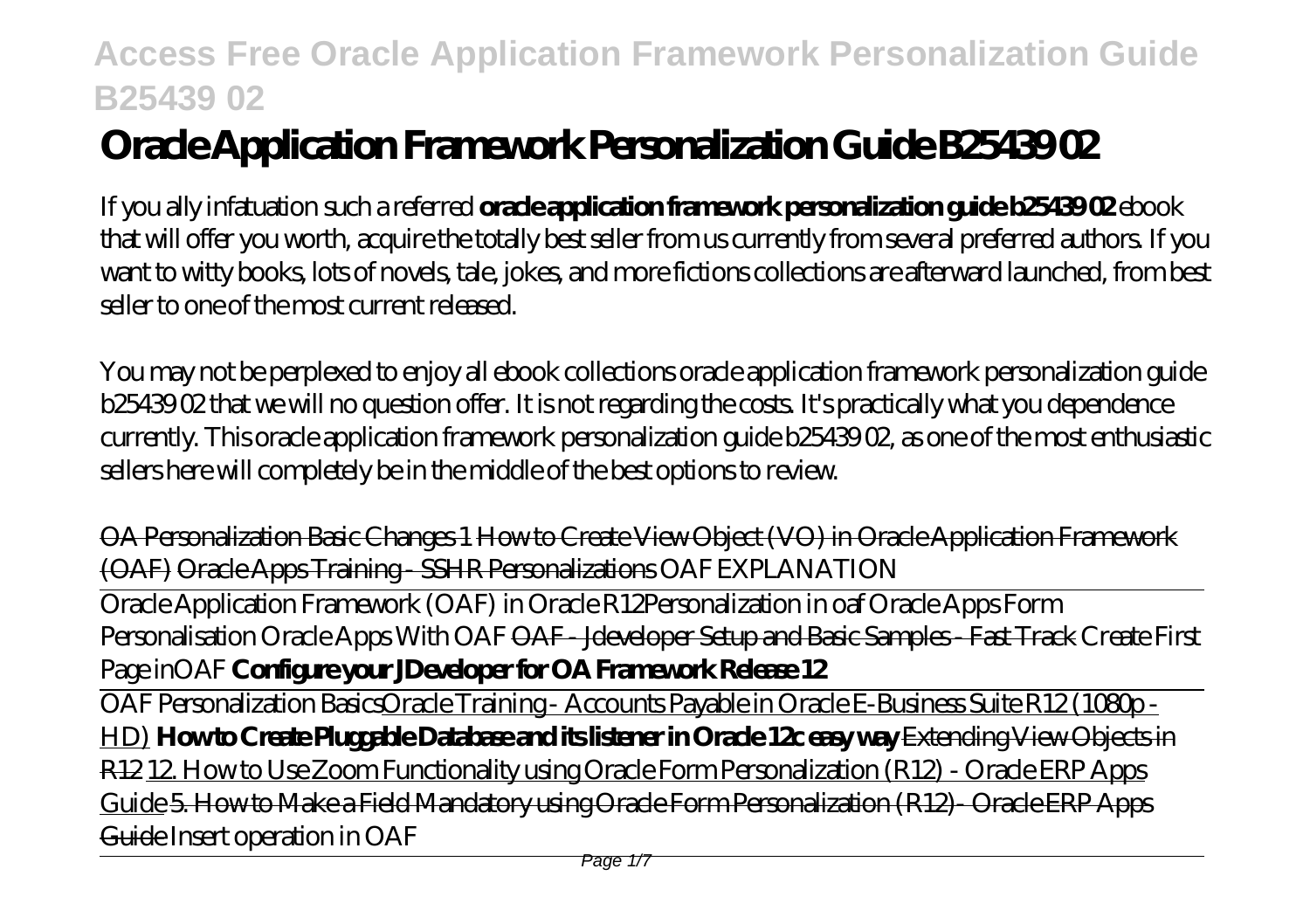7. How to Display Messages using Form Personalization (R12) - Oracle ERP Apps GuideSearchPage in OAF ViewObject to display table data in OAF *OAF - Dependent Dropdown / Lov (List of Values)* OAF Personalization - Oracle OAF Training Part 17 OAF - CO Extension - IExpense Page OAF VO Extension *Oracle Apps Tutorial-19:Forms Personalization 1. Understanding Oracle Form Personalization (R12) - Oracle ERP Apps Guide* VO Extension in OAF **OAF- CO Extension - To Change Standard LOV Query OAF- Different Region Styles**

Oracle Application Framework Personalization Guide

Personalization Extensibility Interoperability. Personalizing OA Framework Applications. Branding Customizing Look-and-Feel (CLAF) Icons Responsibilities and Menus Messages Lookup Codes Style Sheets. Personalizing Your Pages and Portlets. Overview Personalization Levels OA Personalization Framework Features Profile Options Used By OA Personalization Framework

Oracle Application Framework Personalization Guide Personalization Extensibility Interoperability. Personalizing OA Framework Applications. Branding Themes Customizing Look-and-Feel (CLAF) Icons Responsibilities and Menus Messages Lookup Codes Style Sheets. Personalizing Your Pages and Portlets. Overview Personalization Levels OA Personalization Framework Features Profile Options Used By OA Personalization Framework

Oracle Application Framework Personalization Guide Use the Functional Administrator responsibility to launch OA Personalization Framework. In the Page 2/7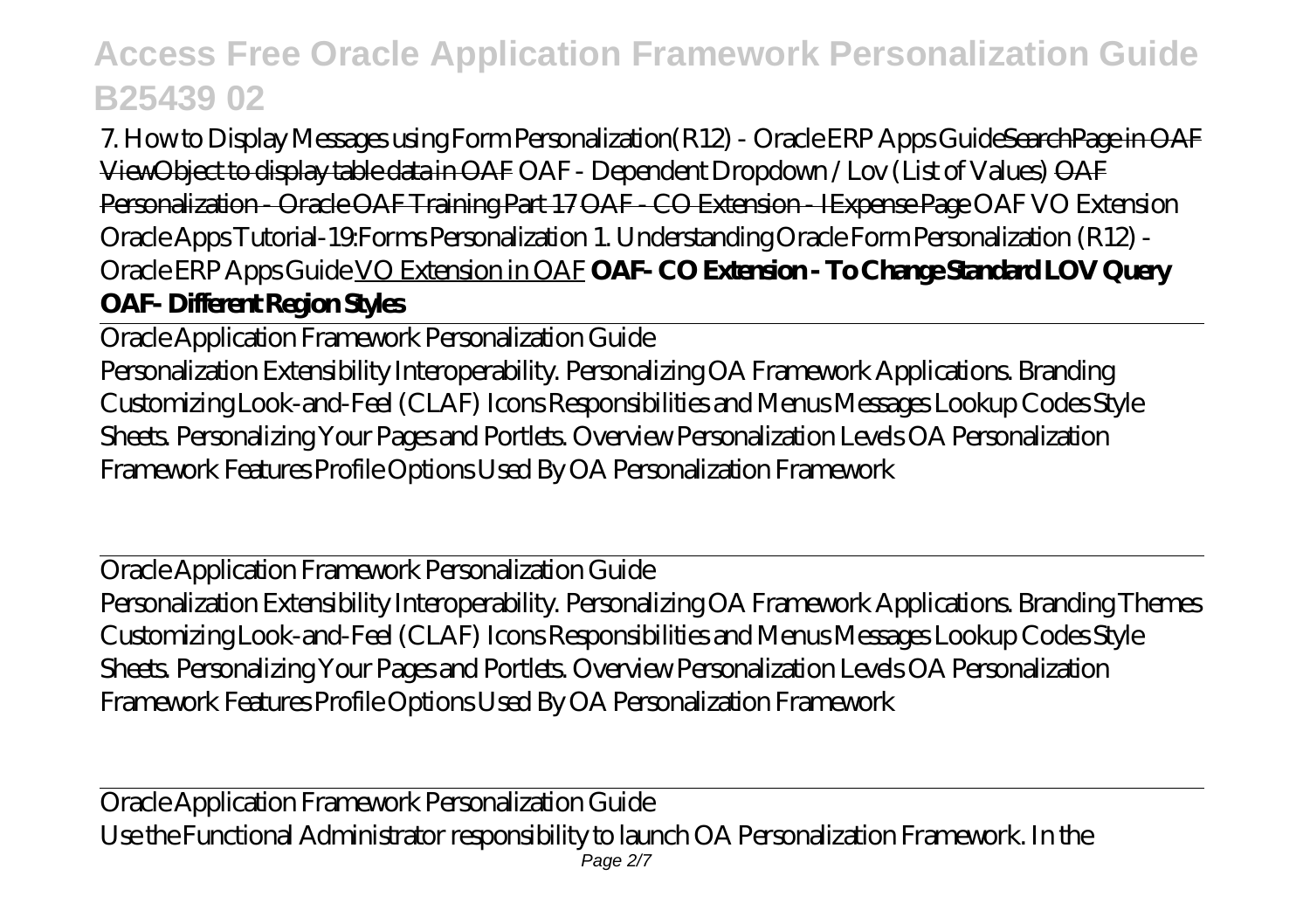Application Catalog, search for the specific region that you want to personalize, then select the Personalize icon to navigate to the Page Hierarchy Personalization page.

Oracle Application Framework Personalization Guide Since you can only add new items to an OA Framework application page at the Admin-level, you need to first enable Admin-Level personalizations for your application by setting the Personalize Self-Service Defn (FND\_CUSTOM\_OA\_DEFINTION) profile option to Yes.

Oracle Application Framework Personalization Guide

Application Personalization Guide Oracle Application Framework Personalization Guide A site refers to an installation of Oracle Framework-based applications. Personalizations that you make at the site level affect all users of the current installation. Oracle Application Framework Personalization Guide Release 11i Oracle

Oracle Application Framework Personalization Guide 11i Oracle Application Framework Personalization Guide Welcome to Release 12.2 of the Oracle Application Framework Personalization Guide. This guide assumes you have a working knowledge of the following: The principles and customary practices of your business area. Computer desktop application usage and terminology.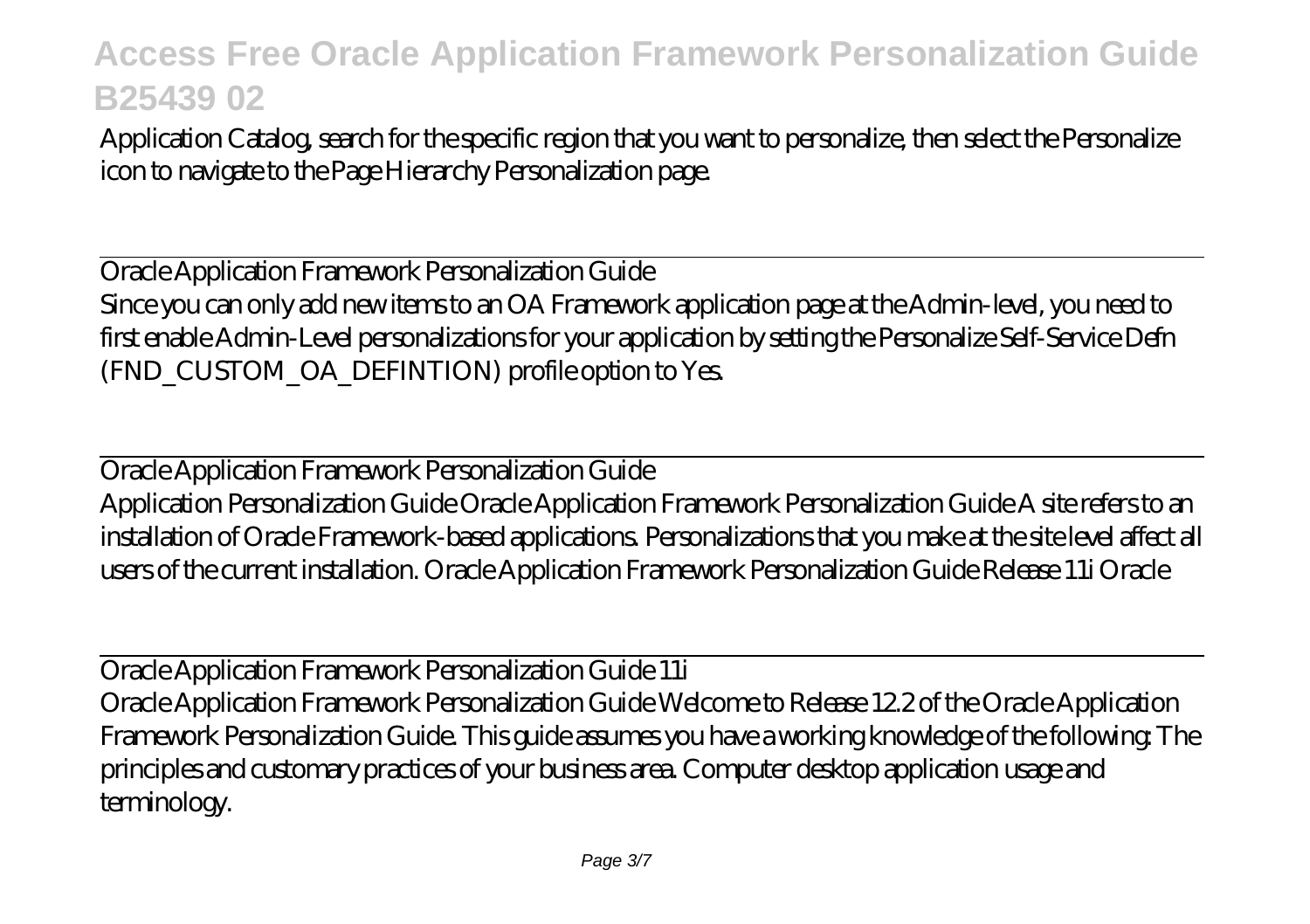Oracle Application Framework Personalization Guide Release 11 Welcome to Release 12.2 of the Oracle Application Framework Personalization Guide. This guide assumes you have a working knowledge of the following: The principles and customary practices of your business area. Computer desktop application usage and terminology. This documentation assumes familiarity with the Oracle E-Business Suite.

Oracle Application Framework Personalization Guide Administrators can update, create or delete non-Oracle seeded entity, primary key and category maps for an attachment item using the Personalization UI. In the Page Hierarchy Personalization page , locate the attachment item you want to personalize in the page hierarchy, then expand the entityMappings to update, create or delete entity maps and primary keys.

Oracle Application Framework Personalization Guide Welcome to Release 12.2 of the Oracle Application Framework Personalization Guide. This guide assumes you have a working knowledge of the following: • The principles and customary practices of your business area. • Computer desktop application usage and terminology. This documentation assumes familiarity with the Oracle E-Business Suite.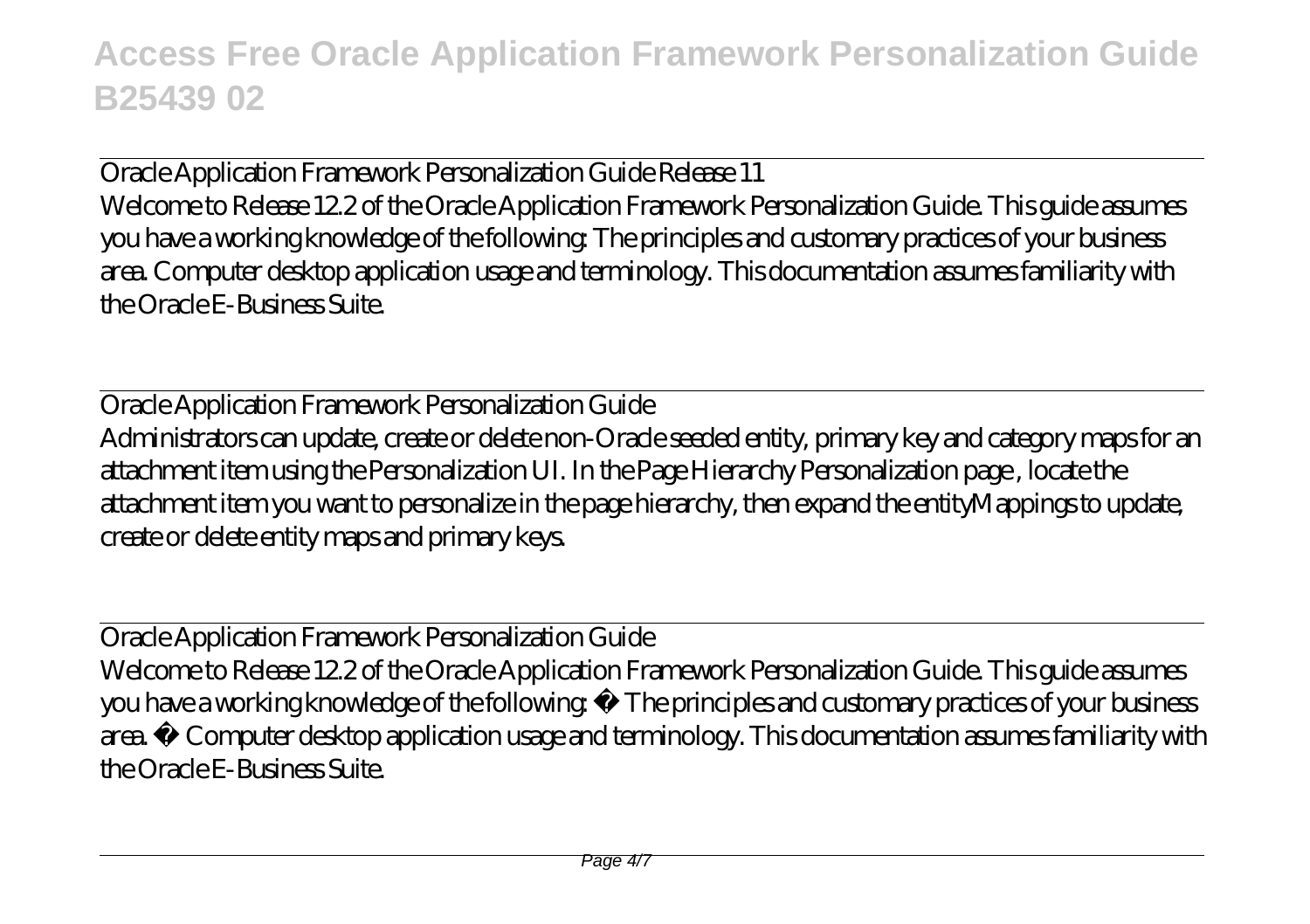#### Oracle® Application Framework

For more information about the FND: Personalization Document Root Path profile option, refer to the Personalization section in the OA Framework Profile Options appendix of the Oracle Application Framework Developer's Guide. Log in to the Oracle E-Business Suite under the Functional Administrator responsibility. Select the Personalizations tab, then select the Import/Export sub tab. The Personalization Repository page renders an HGrid that represents the personalized contents of the MDS ...

Oracle Application Framework Personalization Guide Oracle Application Framework Personalization Guide other Oracle apps Forms Personalization example , tutorial Oracle Application Framework Personalization Guide, Release 12.2 Part No. E22031-16 Oracle welcomes customers' comments and suggestions on the quality and usefulness of Oracle Personalization Guide - e13components.com

Oracle Application Personalization Guide Merely said, the oracle application framework personalization guide 11i is universally compatible with any devices to read Finding the Free Ebooks. Another easy way to get Free Google eBooks is to just go to the Google Play store and browse. Top Free in Books is a browsing category that lists this week's most popular free downloads.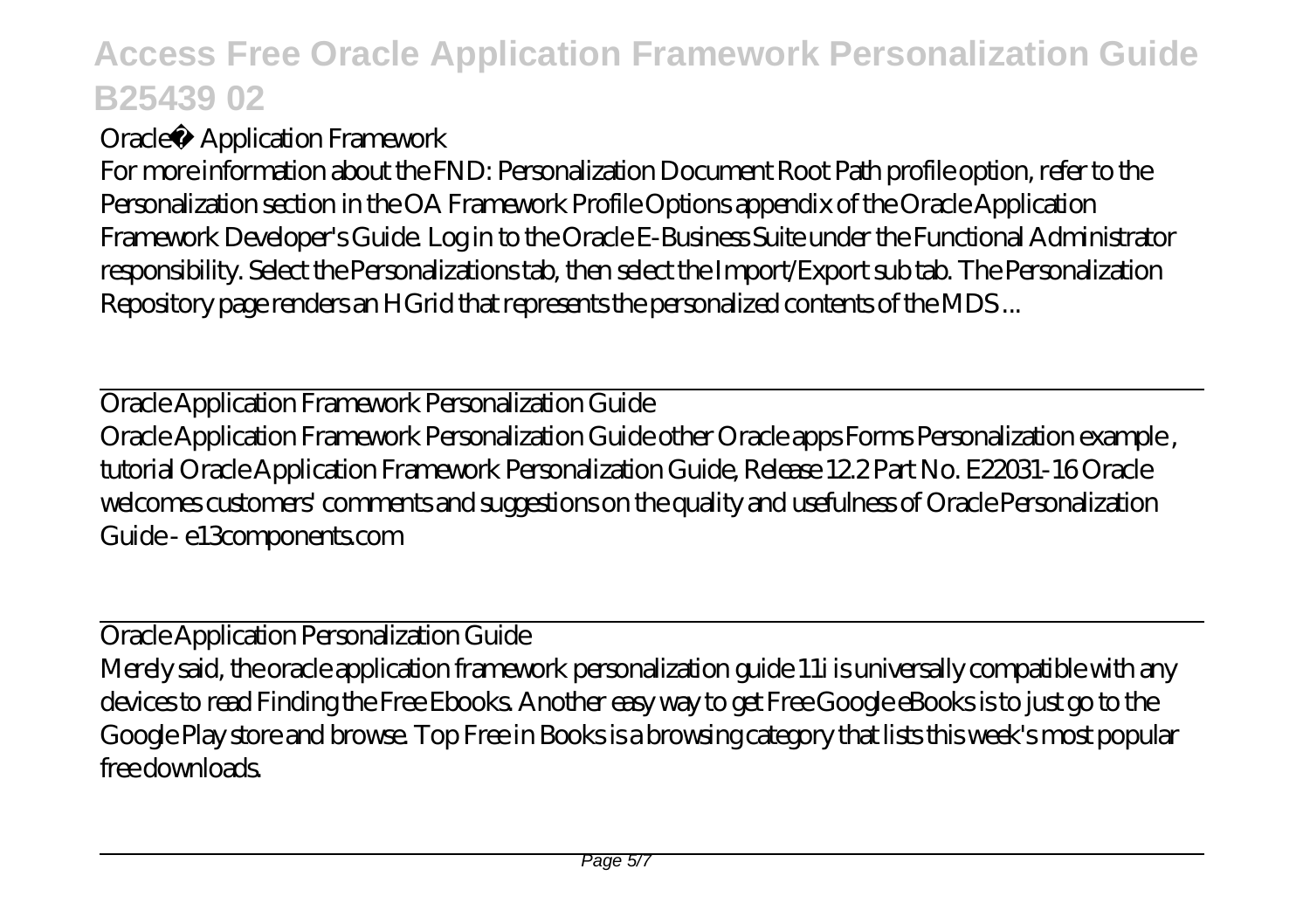Oracle Application Framework Personalization Guide 11i

Oracle Applications Framework Personalization Guide Eventually, you will utterly discover a additional experience and carrying out by spending more cash. yet when? realize you put up with that you require to acquire those all needs following having significantly cash?

Oracle Applications Framework Personalization Guide Enable Personalization Link for OAF Pages. OA Framework Personalization. Deploy JAR File into R12 in OA Server . Controller Extension in OAF. Application Module Extension in OAF. EO based VO Extension in OAF. Entity Object Extension in OAF. Puneet Rajkumar. Puneet Rajkumar. Puneet Rajkumar. Puneet Rajkumar. Puneet Rajkumar. Puneet Rajkumar ...

Personalization and Extensions for OAF Pages Developer Guide capabilities, methods and tools for performing personalizations are documented in the Oracle Application Framework Personalization Guide. The most current version of this Personalization guide is published in the Oracle Applications Documentation Library, which is supplied on a physical CD in the Oracle Applications Release 11.5.10 software bundle.

Oracle Application Framework Developer's Guide

• Personalization UI is initiated from running application. • Simple UI to specify changes • Profile